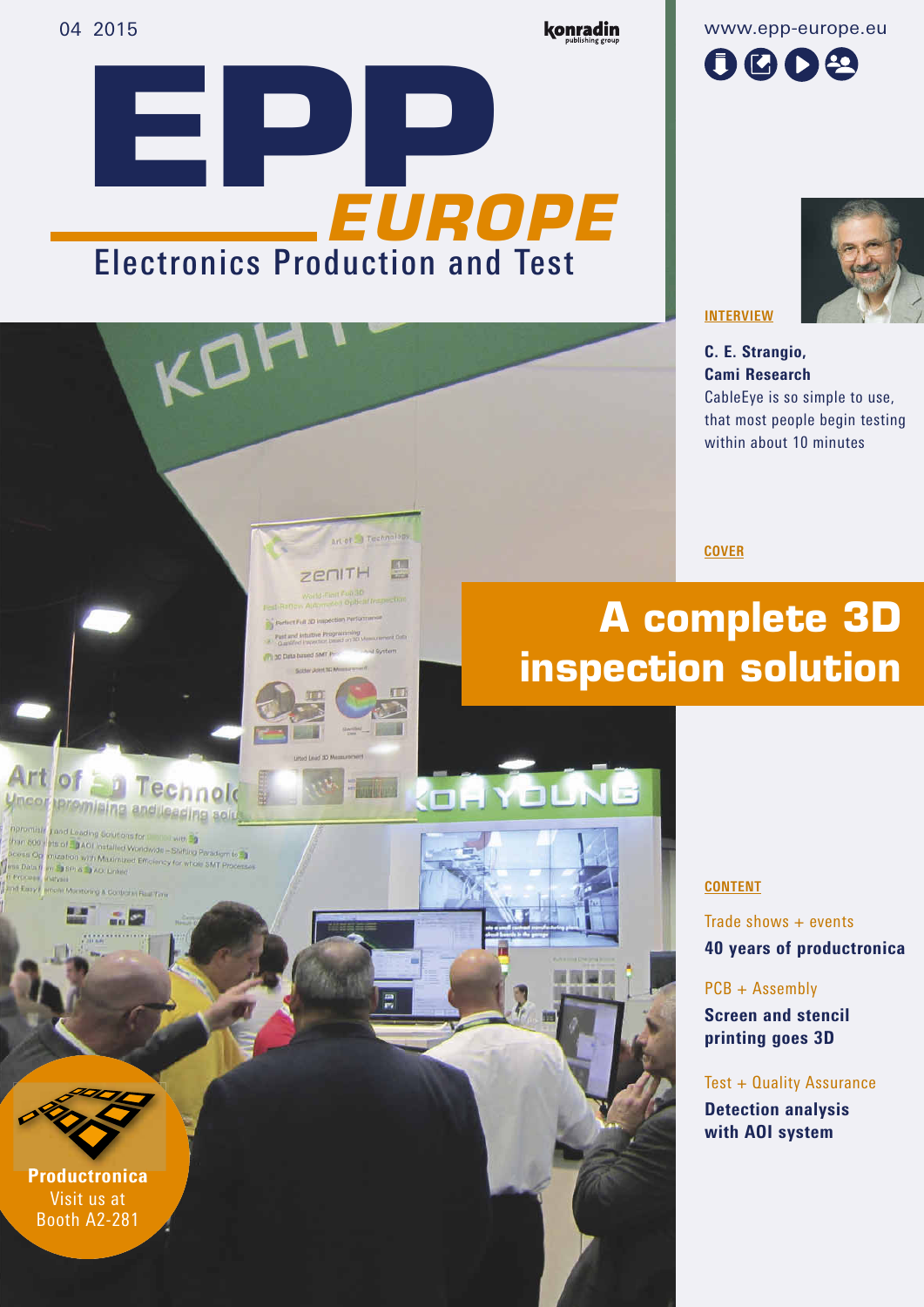**First in the inspection world: The shifting industry paradigm with 3D measurement**

# A complete 3D inspection solution

KOHYOUNG

Koh Young Technology, the leading supplier in the SMT inspection market, now offers a total 3D inspection and process optimization solution. It has been developed after more than 13 years' experience, along with extensive knowledge gained by working with industry leaders around the world.

Art of **SAN Technold** 

(from 800 ii [4] of English Entance Worldwide Company of English Company of English Company of English Company of English Company of English Company of English Company of English Company of English Company of English Compa

ocious Operation with Maximum Worldwine Tomographically

**Nikomitis Land Litadion by Home form** 

 $CD$   $\left| \frac{1}{2} \right|$  Data  $\frac{1}{2}$  or  $\frac{1}{2}$  or  $\frac{1}{2}$  AGI United inary. Figure Line Lance Montang & Containing Terr **Post Level 30 Miles** 

OHYDUNG

 $-$  Line

Mill

۳'n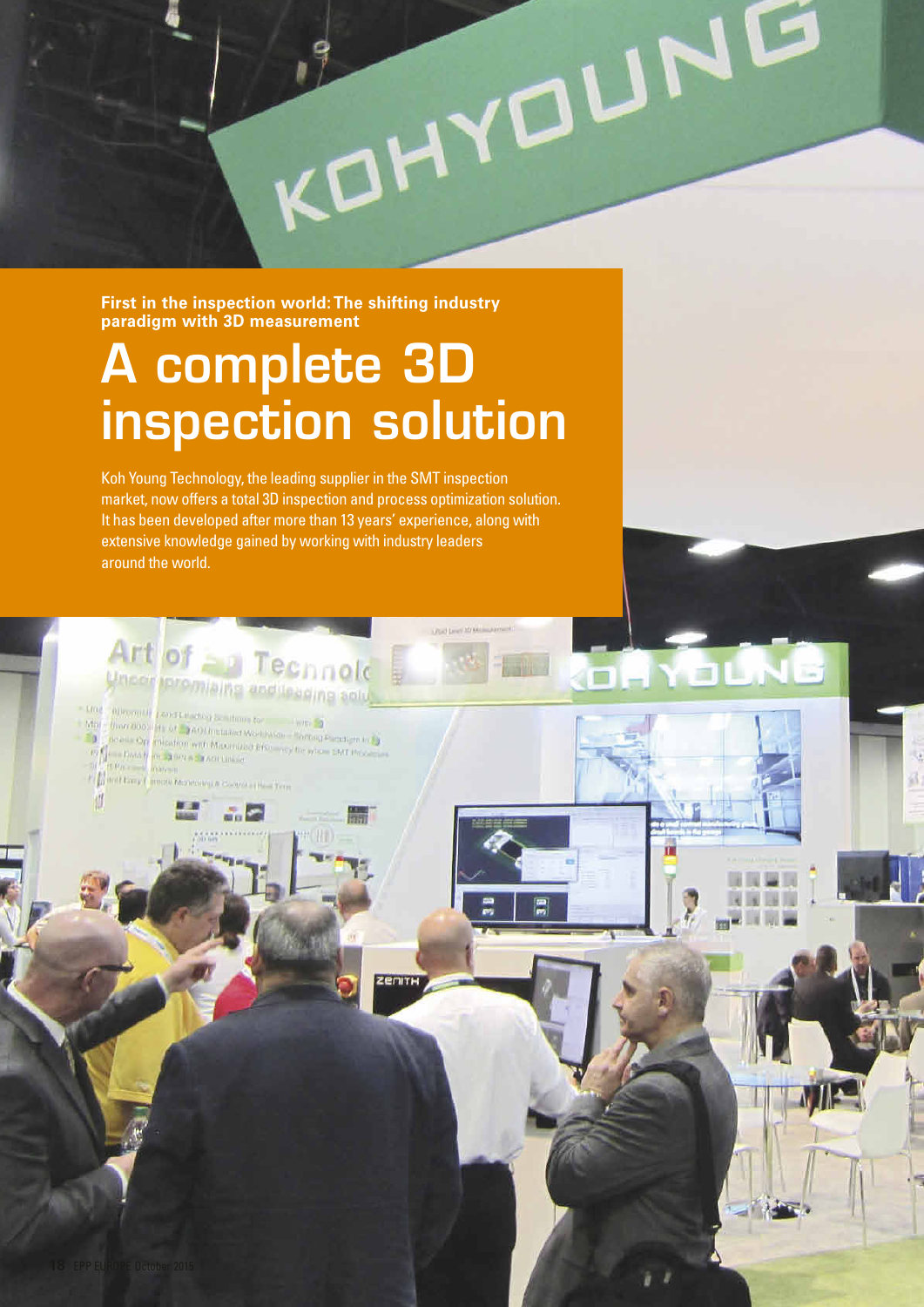



ot terribly long ago, we began considering 3D imaging as the vital and indispensible specification in selecting our inspection systems. For many years we have relied on our skills and experience to control the process and maintain high quality, even in light of the shortcomings of inspection tools. These shortcomings had occasionally created more problems than providing solutions. The discussion has now progressed beyond process control and defect detection to such issues as industry 4.0 and big data analysis for process optimization. All the while, we have always had 3D measurement and inspection systems in mind as the indispensable assistant, providing reliable information that we can utilize.

Koh Young Technology, known as the leading 3D SPI (Solder Paste Inspection) systems provider for SMT, has a relatively short yet impressive history. The KY-3030 series that was introduced to the market in 2004 was a game changer in terms of accuracy and repeatability when it was introduced. It was (and is) also easy to use and program, featuring fully-functional SPC software. It offered a whole new concept of utilizing the SPI system as a process optimization tool instead of merely a defect finder; it was a new approach, where process experts could finally realize what they had intended to achieve. It simply had not been offered by any other OEM in the inspection industry, although there had been high expectations.

Behind the scenes in this new company were ten engineers led by Dr. Kwangill Koh. Surprisingly, none of the members of this team of engineers were experts in optics; most of them were mechatronics experts who had experience in developing SMD mounters. Dr. Koh took an innovative approach, however. As the inventor of the world first high-speed gantry type mounters at his previous work in Mirae, he and his team of engineers began developing a 3D inspection system, the starting point being to eliminate the ambiguity of template matching as an inspection approach. They wanted to provide customers with reliable measurement values, which they could utilize, to understand and control printing process quality

Koh Young Technology now offers a total 3D inspection and process optimization solution.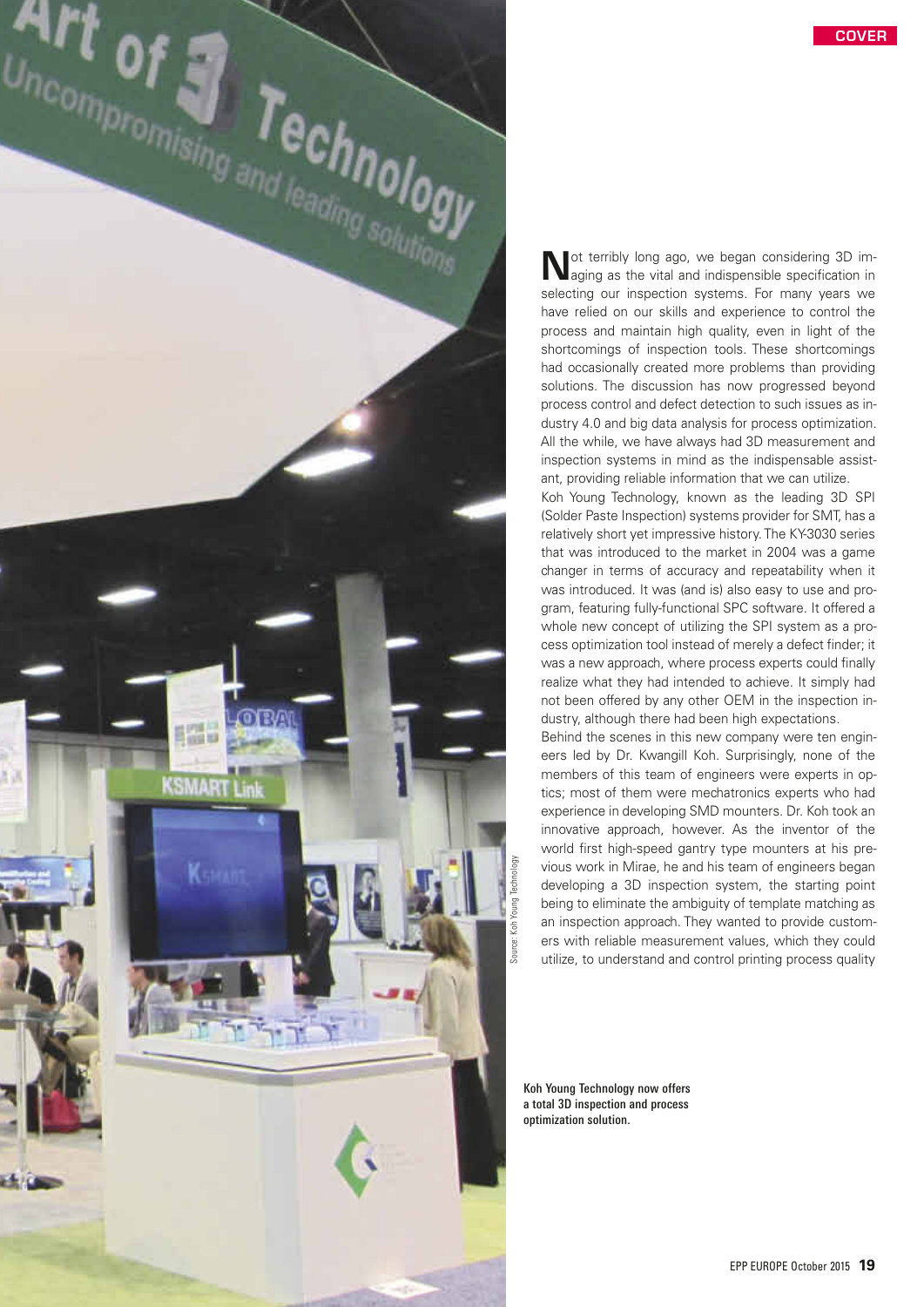

The KY-3030 system. Source: Koh Young Technology





#### Shadow problem.

Source: Koh Young Technology



Dr. Koh, the man behind technology. Source: Koh Young Technology

paste deposits. Later, Koh Young Technology developed their innovative Multi-Projection Phase Shift Moiré technology further to invent the world's first 3D AOI (Automated Optical Inspection) system, capable of inspecting everything on an assembled PCB.

After its introduction in 2004, Koh Young's KY-3030 series SPI quickly gained significant attention from top electronics manufacturers for its unique concept of process optimization based on highly accurate 3D measurement. In 2006, Koh Young Technology was reported to have the No.1 global market share in the SPI (after



Koh Young's SPI market share graph, based on PRG (Prime Research Group) report, 2006–2014.

Source: Koh Young Technology

better. Dr. Koh applied his strong philosophy regarding making decisions for any new business or application, that his team must be the first one in the marketplace; else we should have a game-changing solution that can change or stimulate the market. Since the goal is high, one does not fear taking on challenges to solve the most difficult problems. The company still adheres to his motto.

Dr. Koh and his team developed and engineered the best solution to overcome the common inspection bottlenecks at the time, including shadowing problems, when inspecting irregularly-shaped solder

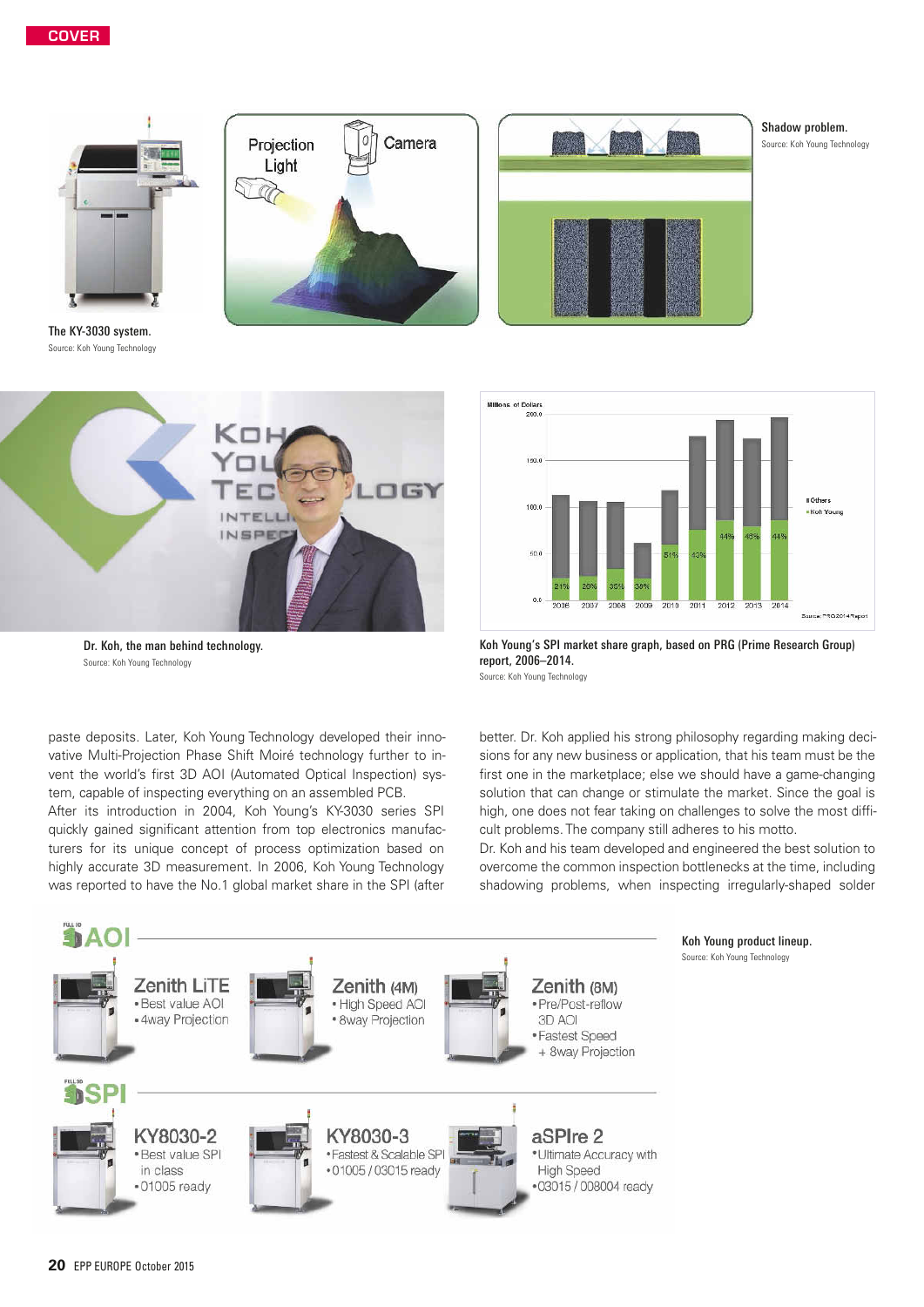Jource: Koh Young Technology Source: Koh Young Technology



Dual projection.





Quad projection.

3D solder joint inspection by Zenith AOI. Source: Koh Young Technology

printing) market, with 20.7 % market share (PRG report, 2006–2014). The company's share in 2014 was close to 50 % in the global SPI market, with more than 1,600 industry leaders and 8,000 systems installed worldwide. Koh Young has introduced a number of award-winning SPI systems with advanced capabilities and solutions including the aSPIre and KY8030 series, and an automated tabletop system.

A major innovation that the company brought to the market was the Zenith 3D AOI system. This revolutionary system completely changed the mindset of the 25 year old AOI industry. For a long time it had been common consensus that one had to spend a significant amount of time programming and tuning when running new product. One also needed to be a true expert in illumination and process parameters in order to find the optimal set of conditions to inspect each component type, even when dealing with new components that are added every day. By having parametric approach, Zenith made using AOI system as simple as learning one's ABCs. Lifted leads can be detected now by measuring lead height, missing components are easy to detect since the system knows component dimension and height; and the solder joint profile is also measured using standard top-view optics.

## Koh Young Technology

Koh Young Technology, Inc., a leading 3D measurement, inspection equipment, and solutions provider, serves wide range of industry leaders' needs in the global PCB assembly and semiconductor markets, where technology and the markets are driving innovations in diversified fields including smart devices, automotive electronics, telecommunications, military, medical, industrial controls and semiconductors. The headquarters are located in Seoul, Korea; the company maintains offices in Germany, the United States, Japan, Singapore and China for close communications with our customers. Our networked sales and support partners cover all continents, countries and states.